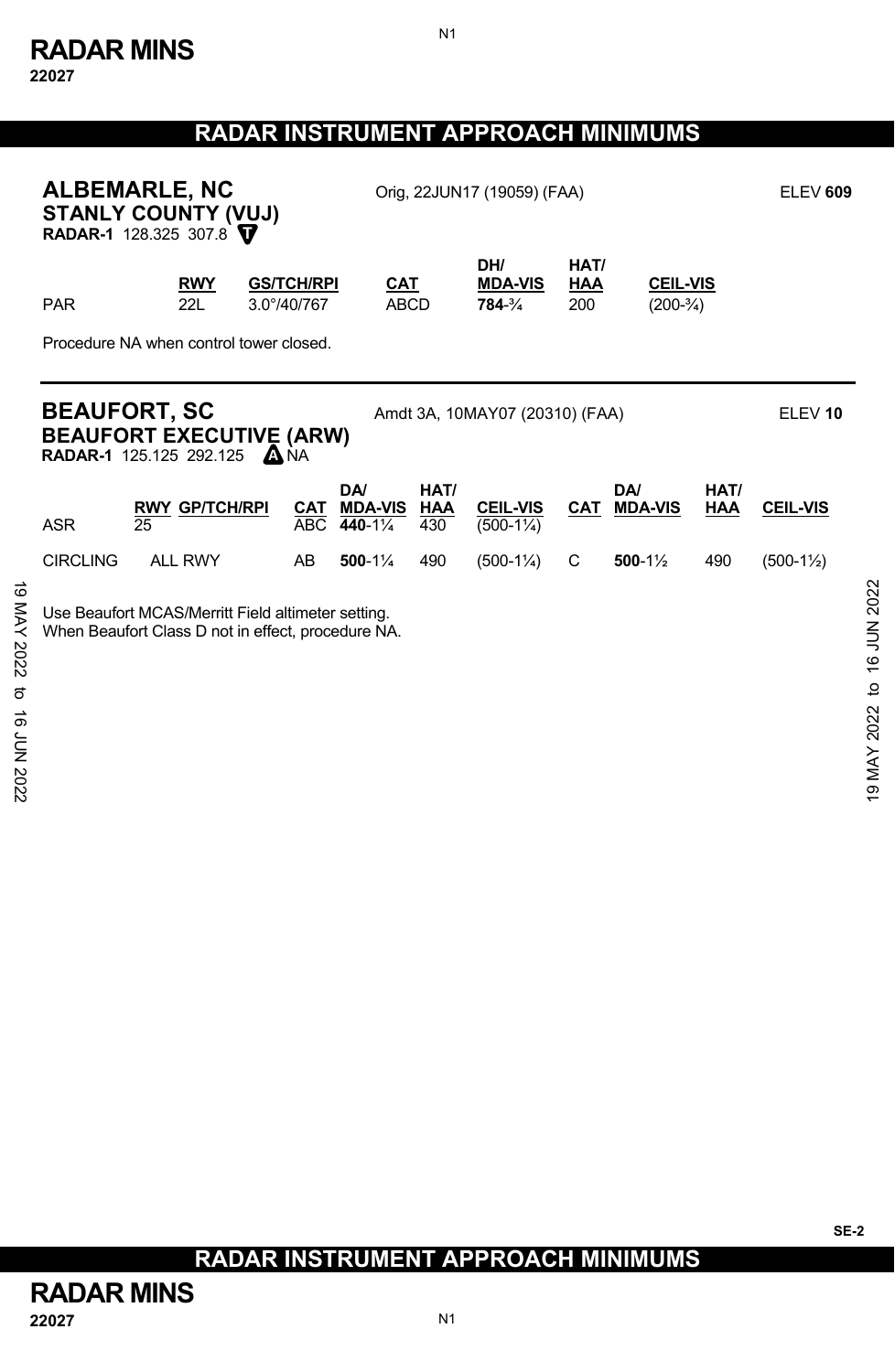**22027** 

## **RADAR INSTRUMENT APPROACH MINIMUMS**

N2

#### **BEAUFORT MCAS (MERRITT FLD) (KNBC),** Beaufort, SC

Amdt 6 15JUL21 (21224) (USN) ELEV **37**

**RADAR - (E)** 123.7x 298.875x 317.775x 323.275x 338.35x 372.0x 379.275x **T**

|            |                         |                 |                   |              | DH/                 | HAT/<br>HATh/ |                       |              |
|------------|-------------------------|-----------------|-------------------|--------------|---------------------|---------------|-----------------------|--------------|
|            |                         | <b>RWY</b>      | <b>GS/TCH/RPI</b> | <b>CAT</b>   | <b>MDA-VIS</b>      | <b>HAA</b>    | <b>CEIL-VIS</b>       |              |
|            | PAR <sup>1</sup>        | $5^{28}$        | 3.0°/38/780       | ABCDE        | $137 - \frac{1}{4}$ | 100           | $(100 - \frac{1}{4})$ |              |
|            |                         | $23^{29}$       | 3.0°/44/837       | <b>ABCDE</b> | $116 - \frac{1}{4}$ | 100           | $(100-1/4)$           |              |
|            |                         | $14^{3}$        | 3.0°/41/777       | <b>ABCDE</b> | $233 - \frac{3}{4}$ | 200           | $(200-3/4)$           |              |
|            |                         | 32 <sup>4</sup> | 3.0°/40/764       | <b>ABCDE</b> | $308 - \%$          | 283           | $(300 - \frac{7}{8})$ |              |
|            | PAR W/O GS <sup>1</sup> | $23^{56}$       |                   | AB           | $360 - \frac{1}{2}$ | 344           | $(400 - \frac{1}{2})$ |              |
|            |                         |                 |                   | <b>CDE</b>   | $360 - \%$          | 344           | $(400-5/8)$           |              |
|            |                         | $14^{6}$        |                   | AB           | 420-1               | 387           | $(400-1)$             |              |
|            |                         |                 |                   | <b>CDE</b>   | 420-1%              | 387           | $(400-1\%)$           |              |
|            |                         | $5^7$           |                   | AB           | 440-3/4             | 403           | $(500-3/4)$           |              |
|            |                         |                 |                   | <b>CDE</b>   | 440-1               | 403           | $(500-1)$             |              |
|            |                         | $32^6$          |                   | AB           | 440-1               | 415           | $(500-1)$             |              |
|            |                         |                 |                   | <b>CDE</b>   | 440-1%              | 415           | $(500-1\%)$           |              |
|            | $\mathsf{ASR}^{16}$     | $23^{5}$        |                   | AB           | $360 - \frac{1}{2}$ | 344           | $(400-1/2)$           |              |
|            |                         |                 |                   | <b>CDE</b>   | $360 - \%$          | 344           | $(400-5/8)$           | 16 JUN 2022  |
| 8 MAY 2022 |                         | 14              |                   | AB           | 420-1               | 387           | $(400-1)$             |              |
|            |                         |                 |                   | <b>CDE</b>   | 420-1%              | 387           | $(400-1\%)$           |              |
|            |                         | $5^7$           |                   | AB           | 440-3/4             | 403           | $(500-3/4)$           |              |
|            |                         |                 |                   | <b>CDE</b>   | 440-1               | 403           | $(500-1)$             |              |
| ಕ          |                         | 32              |                   | AB           | $500-1$             | 475           | $(500-1)$             | $\mathbf{c}$ |
| ಹೆ         |                         |                 |                   | CDE          | 500-1%              | 475           | $(500-1\%)$           | 2022         |
|            | <b>CIR</b>              | 5, 14, 23, 32   |                   | AB           | $500-1$             | 463           | $(500-1)$             |              |
|            |                         |                 |                   | C            | 580-1½              | 543           | $(600-1\frac{1}{2})$  | MAY          |
| 2023 NO    |                         |                 |                   | D            | 600-2               | 563           | $(600-2)$             |              |
|            |                         |                 |                   | E            | 740-21/2            | 703           | $(800-2\frac{1}{2})$  | 19           |
|            |                         |                 |                   |              |                     |               |                       |              |

1 No-NOTAM MP 1200-2000Z++ Sat.  $^2$ When ALS inop, increase vis to  $\frac{1}{2}$  mile. 3 WCH for Group 4 is 16ft. 4 WCH for Group 4 is 15ft. <sup>5</sup>When ALS inop, increase vis to 1 mile. <sup>6</sup> VDA and VGSI not coincident. When ALS inop, increase vis CAT AB to 1 mile, CAT CDE to 1¼ miles.<br><sup>8</sup>WCH for Croup 3 is 18th Croup 4 is 12th <sup>8</sup>WCH for Group 3 is 18ft, Group 4 is 13ft. 9 WCH for Group 4 is 19ft.

#### **CODED LOST COMMUNICATIONS SCARLET**

**TACAN equipped aircraft:** If no transmissions are received for one minute in the pattern or 5/15 seconds on final approach, attempt contact with Beaufort Tower on 342.875/119.05 and proceed VFR. If unable, climb and maintain two thousand six hundred, proceed direct COSAW, execute TACAN Rwy 23 approach.

#### **GOLD**

**RNAV/GPS equipped aircraft:** If no transmissions are received for one minute in the pattern or 5/15 seconds on final approach, attempt contact with Beaufort Tower on 342.875/119.05 and proceed VFR. If unable, climb and maintain two thousand eight hundred, proceed direct HOWEL and execute RNAV/GPS Rwy 23 approach.

## **RADAR INSTRUMENT APPROACH MINIMUMS**

**SE-2**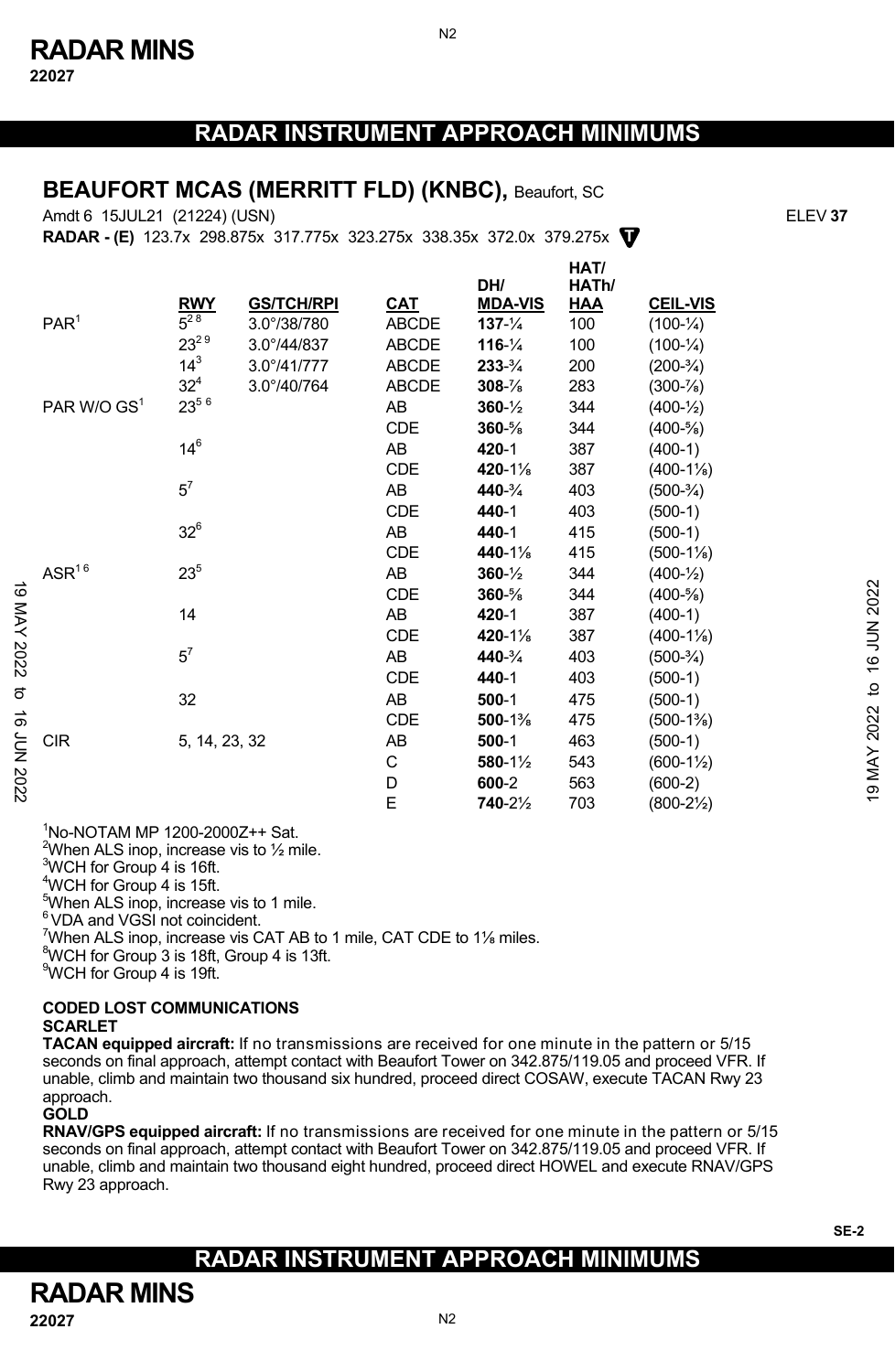**RADAR INSTRUMENT APPROACH MINIMUMS** 

#### **CHERRY POINT MCAS (CUNNINGHAM FLD) (KNKT),** Cherry Point, NC

**T RADAR - (E)** 118.35x 120.15x 275.6x 299.6x 305.2x 314.8x 320.4x 337.2x 348.0x Amdt 4 27JAN22 (22027) (USN) ELEV **29**

|                      | <b>PAR</b>                                                                                                                                                                                                                                                                                                                                                              | <b>RWY</b><br>$32L^{12}$<br>$5R^2$<br>14L <sup>2</sup> | <b>GS/TCH/RPI</b><br>3.0°/57/1048<br>$3.0^{\circ}/56/1049$<br>$3.0^{\circ}/55/1056$ | CAT<br><b>ABCDE</b><br>ABCDE<br><b>ABCDE</b> | DH/<br><b>MDA-VIS</b><br>$126 - \frac{1}{4}$<br>$127 - \frac{1}{2}$<br>$126 - \frac{1}{2}$ | HAT/<br>HATh/<br>HAA<br>100<br>100<br>100 | <b>CEIL-VIS</b><br>$(100 - \frac{1}{4})$<br>$(100 - \frac{1}{2})$<br>$(100 - \frac{1}{2})$ |                                |
|----------------------|-------------------------------------------------------------------------------------------------------------------------------------------------------------------------------------------------------------------------------------------------------------------------------------------------------------------------------------------------------------------------|--------------------------------------------------------|-------------------------------------------------------------------------------------|----------------------------------------------|--------------------------------------------------------------------------------------------|-------------------------------------------|--------------------------------------------------------------------------------------------|--------------------------------|
|                      |                                                                                                                                                                                                                                                                                                                                                                         | 23R 235                                                | 3.0°/57/1076                                                                        | <b>ABCDE</b>                                 | $123 - \frac{1}{2}$                                                                        | 100                                       | $(100 - \frac{1}{2})$                                                                      |                                |
|                      | <b>ASR</b>                                                                                                                                                                                                                                                                                                                                                              | $23R^{45}$                                             |                                                                                     | AB<br><b>CDE</b>                             | $400 - \frac{1}{2}$<br>400-%                                                               | 377<br>377                                | $(400 - \frac{1}{2})$<br>$(400-5/8)$                                                       |                                |
|                      |                                                                                                                                                                                                                                                                                                                                                                         | 32L                                                    |                                                                                     | AB<br><b>CDE</b>                             | $420 - \frac{1}{2}$<br>420-%                                                               | 394<br>394                                | $(400-1/2)$<br>$(400 - \frac{5}{8})$                                                       |                                |
|                      |                                                                                                                                                                                                                                                                                                                                                                         | 5R                                                     |                                                                                     | AB<br><b>CDE</b>                             | $500-1$<br>$500-1%$                                                                        | 473<br>473                                | $(500-1)$<br>$(500-1\%)$                                                                   |                                |
| $\vec{0}$            |                                                                                                                                                                                                                                                                                                                                                                         | 14L                                                    |                                                                                     | AB.<br><b>CDE</b>                            | $500-1$<br>$500-1%$                                                                        | 474<br>474                                | $(500-1)$<br>$(500-1\%)$                                                                   | 2022                           |
| MAY 2022<br>ಕ        | <b>C</b> CIR                                                                                                                                                                                                                                                                                                                                                            | <b>ALL RWYS</b>                                        |                                                                                     | AB<br>C<br>D<br>E                            | 580-1<br>$600 - 1\%$<br>600-2<br>700-21/2                                                  | 551<br>571<br>571<br>671                  | $(600-1)$<br>$(600-1\frac{1}{2})$<br>$(600-2)$<br>$(700-2\frac{1}{2})$                     | <b>ALIT 91</b><br>$\mathbf{c}$ |
| ಹೆ<br>έ<br>Σ<br>2022 | When ALS inop, increase vis to 1/2 mile.<br><sup>2</sup> VGSI TCH and procedure TCH not coincident (VGSI Angle 3.00/TCH 71).<br><sup>3</sup> CAUTION: PAR RPI and PAPI RRP are not coincident.<br><sup>4</sup> When ALS inop, increase vis to 1 mile.<br><sup>5</sup> When ALS inop, increase CAT AB vis to 1 mile, CAT CDE vis to 1 <sup>1</sup> / <sub>8</sub> miles. |                                                        |                                                                                     |                                              |                                                                                            |                                           |                                                                                            | 19 MAY 2022                    |

# **RADAR INSTRUMENT APPROACH MINIMUMS**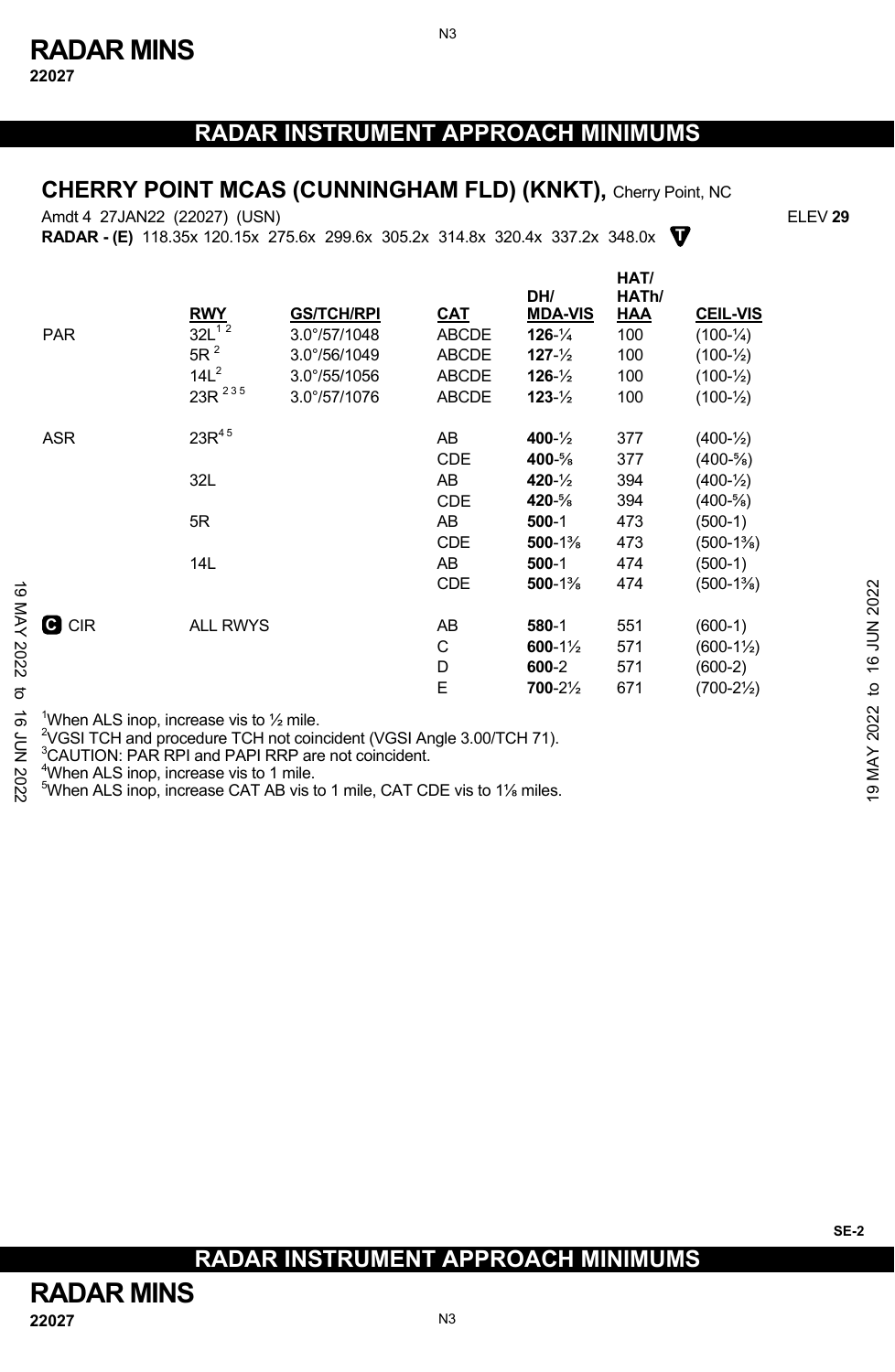**22027** 

### **RADAR INSTRUMENT APPROACH MINIMUMS**

**HAT/**

N4

#### **NEW RIVER MCAS (MC CUTCHEON FLD)(KNCA),** Jacksonville, NC

Amdt 2 22APR21 (21112) (USN) ELEV **26**

**RADAR - (U)** 118.575 132.2 279.575 289.4 308.4 346.325 350.225 353.875 **T**

|                   | <b>PAR</b>                                   | <b>RWY</b><br>1 <sup>1</sup><br>5 <sup>5</sup><br>$19^{3}$<br>$23^{4}$ | <b>GS/TCH/RPI</b><br>$3.0^{\circ}/45/871$<br>$3.0^{\circ}/35/650$<br>$3.0^{\circ}/41/760$<br>$3.0^{\circ}/36/656$ | CAT<br><b>ABCD</b><br>ABCD<br>ABCD<br><b>ABCD</b> | DH/<br><b>MDA-VIS</b><br>$124 - \frac{1}{4}$<br>$126 - \frac{1}{2}$<br>$123 - \frac{1}{2}$<br>$274 - 3/4$ | <b>DAU</b><br>HATh/<br><b>HAA</b><br>100<br>100<br>100<br>250 | <b>CEIL-VIS</b><br>$(100 - \frac{1}{4})$<br>$(100 - \frac{1}{2})$<br>$(100 - \frac{1}{2})$<br>$(300-3/4)$ |                                         |
|-------------------|----------------------------------------------|------------------------------------------------------------------------|-------------------------------------------------------------------------------------------------------------------|---------------------------------------------------|-----------------------------------------------------------------------------------------------------------|---------------------------------------------------------------|-----------------------------------------------------------------------------------------------------------|-----------------------------------------|
|                   | PAR W/O GS                                   | 1 <sup>2</sup>                                                         |                                                                                                                   | AB                                                | $420 - \frac{3}{4}$                                                                                       | 396                                                           | $(400-3/4)$                                                                                               |                                         |
|                   |                                              | $5^{10}$<br>$19^{11}$<br>$23^9$                                        |                                                                                                                   | CD<br><b>ABCD</b><br><b>ABCD</b><br>AB<br>CD      | $420 - \%$<br>400-1<br>400-1<br>440-1<br>440-1%                                                           | 396<br>374<br>377<br>416<br>416                               | $(400 - \frac{7}{8})$<br>$(400-1)$<br>$(400-1)$<br>$(500-1)$<br>$(500-1\%)$                               |                                         |
| ಠ<br>MAY 2022     | ASR                                          | $5^{6}$ 12<br>$23^{8}$<br>$19^{7}$                                     |                                                                                                                   | AB<br>CD<br><b>ABCD</b><br>AB<br>CD               | 420-1<br>420-1%<br>380-1<br>480-1<br>480-1%                                                               | 394<br>394<br>356<br>457<br>457                               | $(400-1)$<br>$(400-1\%)$<br>$(400-1)$<br>$(500-1)$<br>$(500-1\%)$                                         | 2022<br><b>NUN 91</b>                   |
| ಕ<br>ಕ<br>2023 NO | <b>G</b> CIR                                 | ALL RWY                                                                |                                                                                                                   | AB<br>С<br>D                                      | $500-1$<br>$500-1\frac{1}{2}$<br>580-2                                                                    | 474<br>474<br>554                                             | $(500-1)$<br>$(500-1\frac{1}{2})$<br>$(600-2)$                                                            | $\overline{c}$<br>2022<br><b>T9 MAY</b> |
|                   | $1$ When ALS inon increase vis to $1/2$ mile |                                                                        |                                                                                                                   |                                                   |                                                                                                           |                                                               |                                                                                                           |                                         |

<sup>1</sup>When ALS inop, increase vis to  $\frac{1}{2}$  mile.

2 When ALS inop, increase CAT AB vis to 1 mile, CAT CD vis to 1⅛. The difference between the VGSI TCH (45 ft) and the procedure TCH (49 ft) is greater than 3 ft.

 $^{3}$ CAUTION: WCH for aircraft similar to B-1, B-747, C-5, KC-10, is 16 ft.<br> $^{4}$ CAUTION: WCH for girareft similar to B-727, C-141, B-3 is 16 ft and sit

 $^4$ CAUTION: WCH for aircraft similar to B-727, C-141, P-3 is 16 ft and aircraft similar to B-1, B-747, C-5, KC-10 is 11 ft less than min 20 ft.

 $^5$ CAUTION: WCH for aircraft similar to B-747, C-141, P-3 is 15 ft and aircraft similar to B-1, B-747, C-5, KC-10 is 10 ft less than min 20 ft.

 $\mathrm{^{6}S}$ tep down fix 2 NM from thld, 600 min.

 $7$ Step down fix 2 NM from thld, 700 min.

 $8$ Step down fix 2 NM from thld, 620 min.

9 Step down fix 3 NM from RPI, 900 min.

 $^{10}$ Step down fix 2 NM from RPI, 540 min.<br> $^{11}$ Step down fix 2 NM from RPI, 760 min.<br> $^{12}$ VGSI and descent angle not coincident.

**SE-2** 

## **RADAR INSTRUMENT APPROACH MINIMUMS**